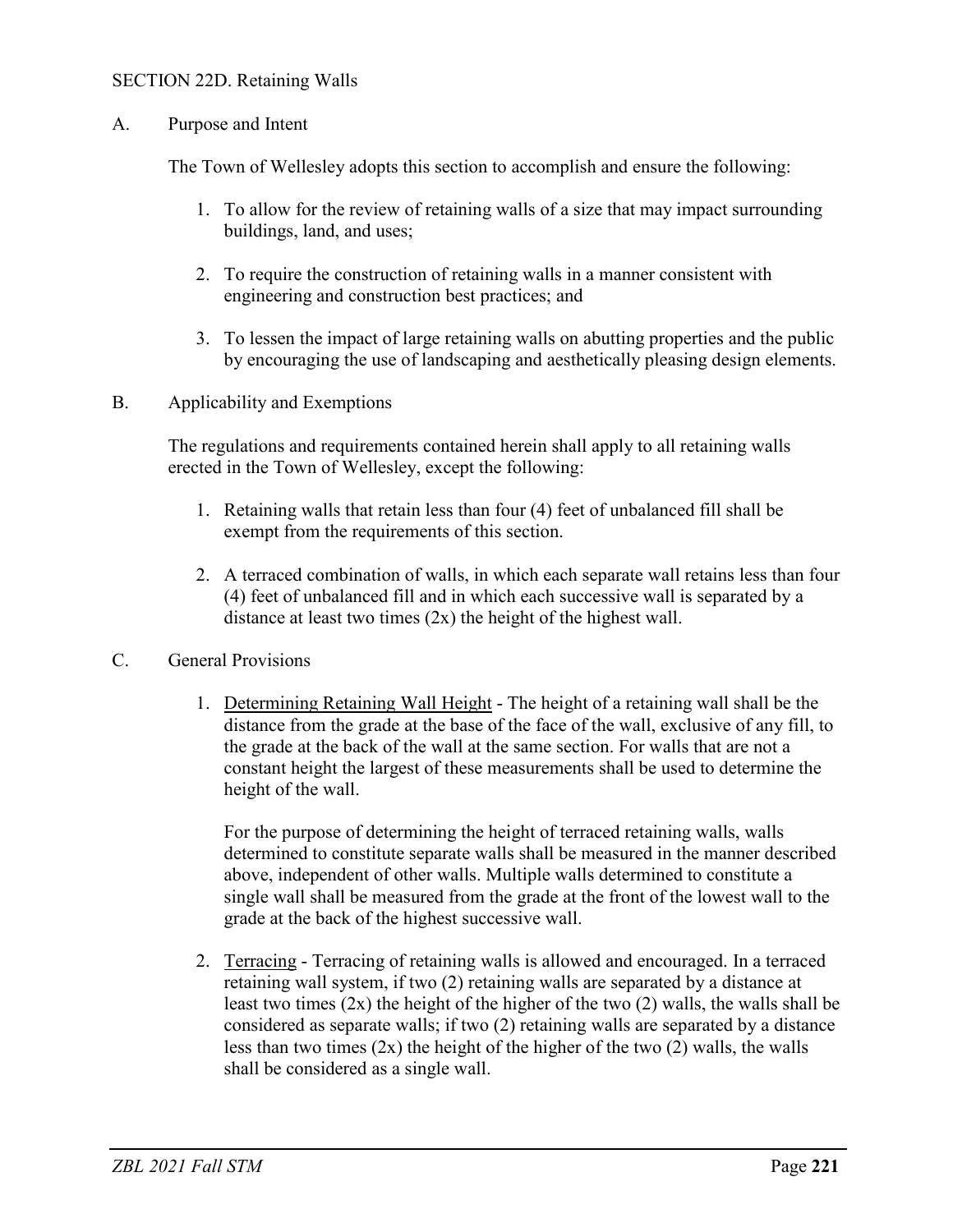- 3. Setback Retaining walls four (4) feet or greater in height shall not be located within ten (10) feet of a property line, with the exception that portions of such walls which are less than four (4) feet in height shall not be subject to such requirement. No wall shall encroach on the required setback as required herein, except by a Special Permit issued in accordance with Section 22D.E.
- 4. Height Limitation No retaining wall shall exceed fifteen (15) feet in height, except by a Special Permit issued in accordance with Section 22D.E.
- 5. Nonconforming Retaining Walls Retaining walls constructed and/or permitted prior to the adoption of these regulations shall be allowed to remain in their existing state; however, significant changes or alterations to such walls shall be made in conformity with these regulations. The repair and routine maintenance, as determined by the Inspector of Buildings, of nonconforming retaining walls shall be allowed without requiring conformity with these regulations.
- D. Design Review and Permitting
	- 1. Design Review Design Review shall be required for all retaining walls requiring a permit, as determined by the Inspector of Buildings, and retaining seven (7) feet or more of unbalanced fill. The Design Review Board shall review retaining walls in accordance with Section 22, and shall consider such requests under those criteria contained in Section 22.C. The Design Review Board shall submit an advisory recommendation to the Inspector of Buildings prior to the issuance of a permit.
	- 2. Permitting A permit shall be required, consistent with the requirements of the Town of Wellesley Building Department, for all retaining walls that retain four (4) or more feet of unbalanced fill.
- E. Special Permit Provisions

The Special Permit Granting Authority shall consider requests for special permits in accordance with this Section and Section 25 of the Zoning Bylaw.

- 1. Circumstances Under Which A Special Permit May Be Granted The Special Permit Granting Authority may grant a Special Permit in the following situations:
	- a. Retaining walls not meeting the Setback requirements indicated in Section 22D.C.3.
	- b. Retaining walls greater than fifteen (15) feet in height as indicated in Section 22D.C.4.
- 2. Required Findings A Special Permit for a retaining wall may be issued provided the Special Permit Granting Authority finds:
	- a. That the retaining wall is otherwise in compliance with the provisions of this Section;